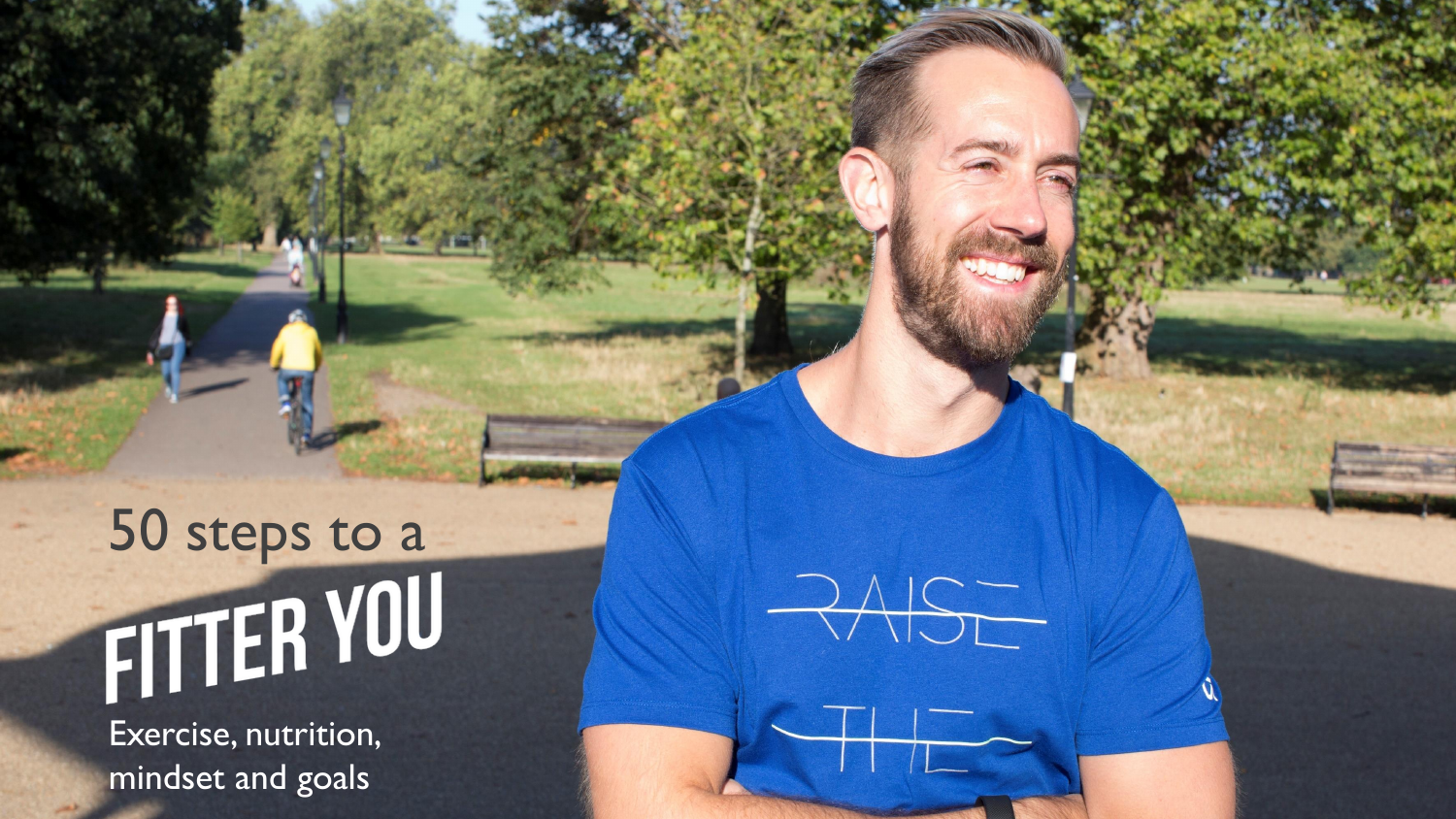- When you wake up, before you get out of bed, drink a large glass of water (feel free to sit up in bed, or you'll probably spill it all down your front), you'll have **more energy, quicker**
- 2. Stop buying (most) foods labelled as 'low fat' or 'fat-free', as they are full of crappy chemicals and not doing you any favours – e.g. overstimulating the bit in your brain that thinks its had sugar
- 3. The exceptions to this are low fat hummus and low fat/fat-free Greek Yoghurt (the proper, Fage Greek yoghurt)
- 4. Ignore everything the adverts say to you: **eating cereal is NOT the best way to start the day**, in fact it's a really crappy way
- 5. Instead, starting building more protein into your meals, do this by eating more eggs, meat, fish, good quality dairy, nuts and protein shakes. Frequent studies have shown that people who consistently start the day with a minimum of 30g protein are leaner, with more muscle
- 6. Talking of protein shakes, I often start my day with one, it's convenient and great for you. My favourite brand is [www.bulkpowders.co.uk;](http://www.bulkpowders.co.uk/) they have loads of great flavours, or better still, buy the unflavoured and put it into a green smoothie
- 7. And talking of green smoothies, they're also a great start to the day, packed full of nutrients to energise you and **bulletproof your immune system**. My favourite is: spinach, mango, mint, apple, ginger, coriander. Some people like to add cucumber, but I freaking hate that stuff
- 8. Work on chewing your food thoroughly, and eating slower in general. Stop watching TV while you eat, as it's a massive distraction and will encourage you to mindlessly shovel it in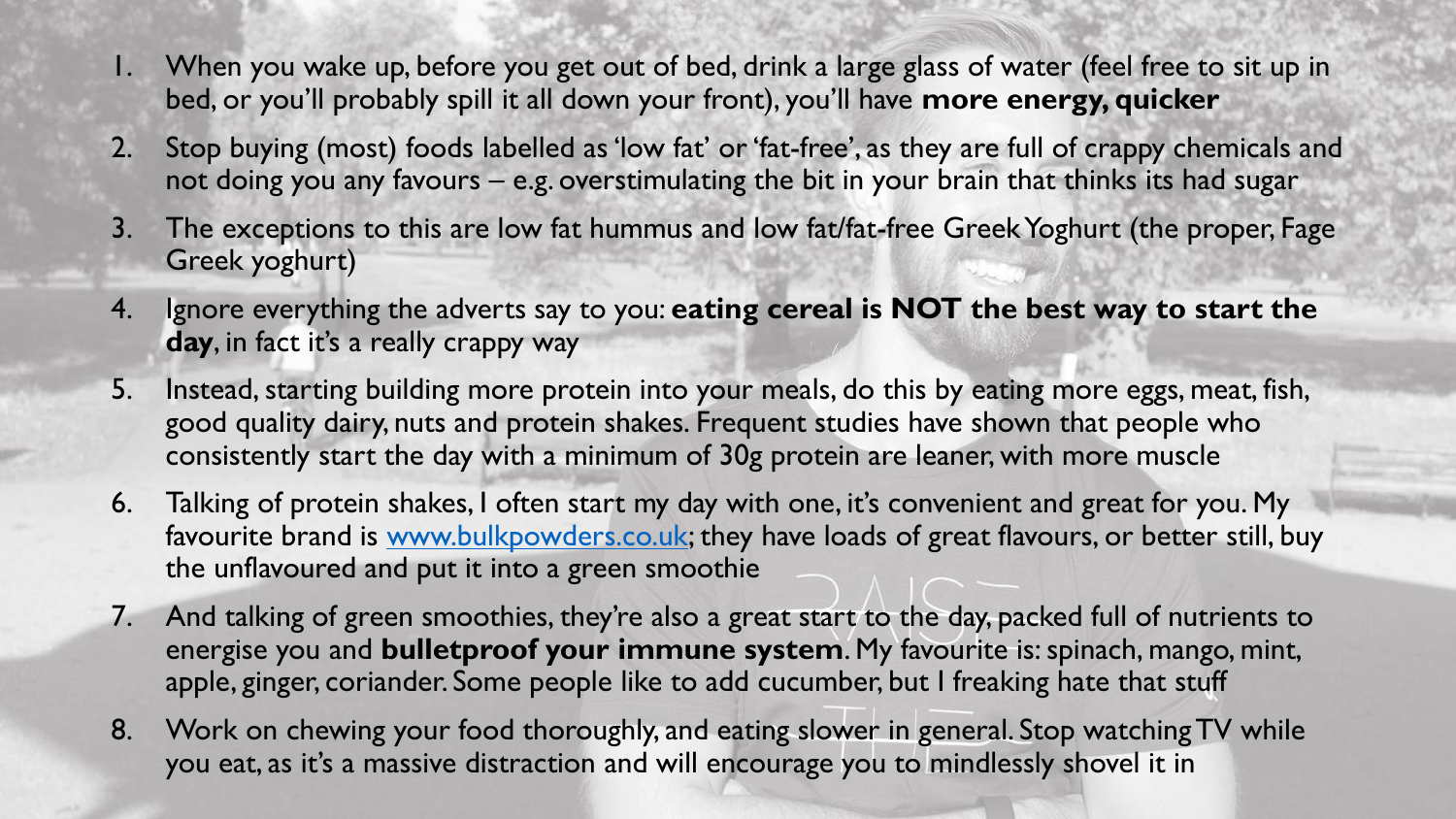9. Drink a glass of water before every meal to aid digestion and increase your feeling of satiety

## 10. Feeling **bloated after a meal? Try a cup of peppermint tea**

11. Take the stairs, not the escalator – I know you've heard it before, but I'm telling you again: little changes like this add up and all contribute to a **Fitter You**

12. Learn to breathe the right way, from your stomach. If I say 'take a breath' to a new client, they invariably puff up their chest, which is wrong and very inefficient. Stand up, this time as you breathe in, force your stomach down and out, this will pull your diaphragm down, pulling in more air, as you breathe out, reverse this, let your stomach move in and up – this will take a while to get used to...!

13. Lunch. If you stick to the formula of 'protein + veggies' you cannot go wrong. For example: chicken salad, salmon with broccoli and spinach, omelette with ham and peppers.

13. Alcohol. This may surprise you, but you do not need to drink alcohol every day! It's purely empty calories – ie. Your body gets nothing beneficial from it, but it will still encourage weight gain.

14. However you can still drink alcohol and lose fat: stick to once a week (but please don't save up all the drinks you haven't had in the week!)

15. If you're drinking every day, even just one glass of wine with dinner, stop and ask yourself why. "I like the taste of wine with dinner" is just **habituation**. "I need it to relax" is just **habituation**.

16. So next time you reach for the wine, especially mid-week, stop and ask yourself why you're doing it.

17. 'Just' one glass of wine each night is approximately an extra 1,000 calories each week!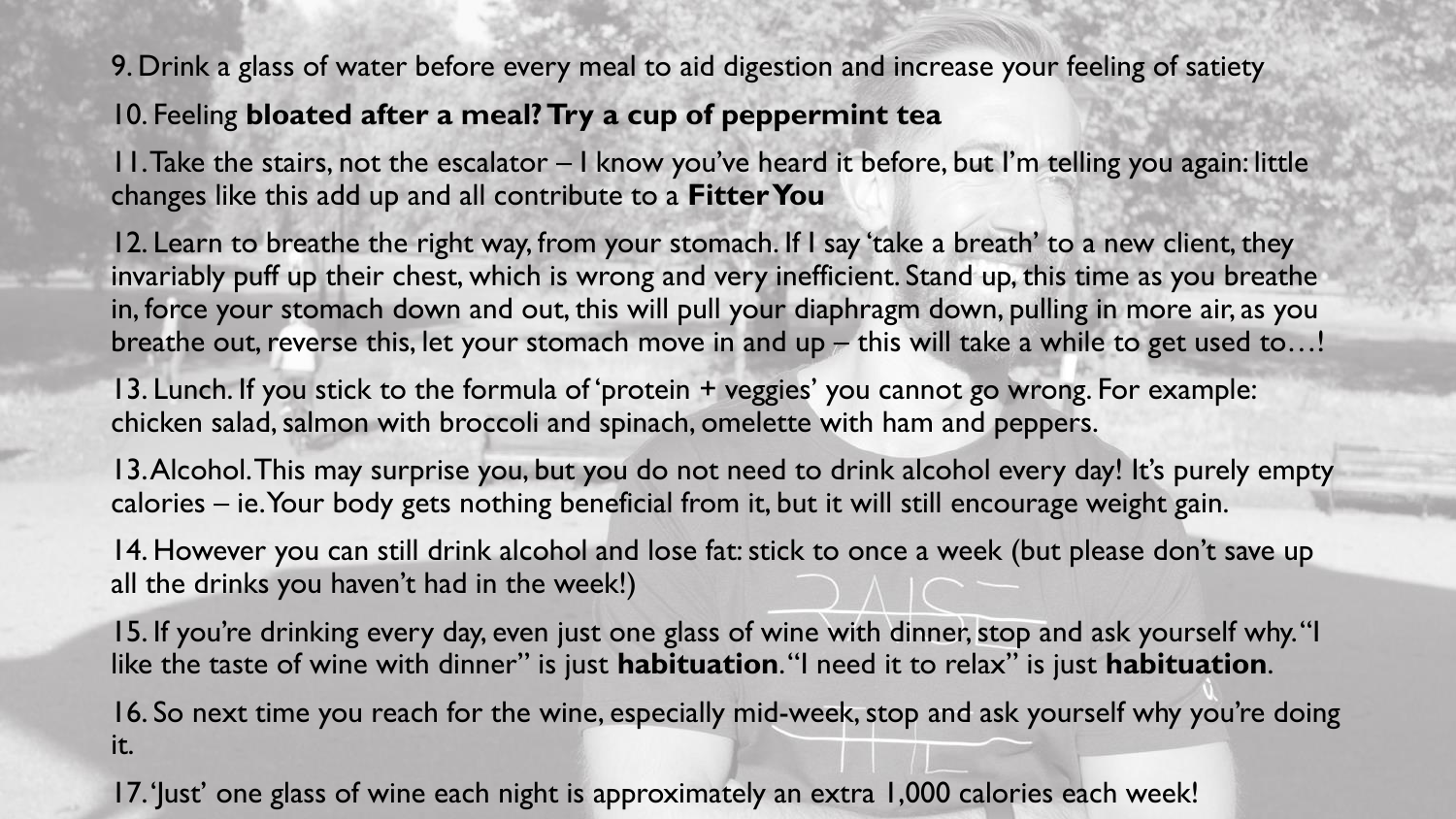18. In short, **you cannot prioritise getting fit, heathy and lean while not addressing your diet**, and often, your alcohol intake

19. Dinner, once again go for protein + veggies, but if you've worked out that day, add in some good carbs too – these include white potatoes (not in the famous 'chip' formation…!), sweet potatoes, butternut squash, brown rice and quinoa

20. **Work on improving your sleep** – easier said than done, I know, however here are some tips to help you get incrementally more and better quality sleep

21. Go to bed 15 mins earlier

22. Stop using your phone before bed – start this pre-bed phone detox bit-by-bit – ie. Initially stop using your phone 10 mins before bed, then add on 5 mins every few days – once you're up to about an hour before bed, leave it at then – you 100% do not need to check facebook before bed to see what Trish thinks of people who talk about her behind her back – it can wait till the morning

23. Speaking of that, stop checking your phone first thing in the morning – emails, Facebook, Instagram and Twitter will still be there in an hour, but **give yourself a chance to wake up and be you for your first hour of waking** without unnecessary external social pressures

24. Back to the sleep tips: a warm, calming drink before bed (not alcohol-based!) helps many people sleep, for example camomile tea or the Sleepy Teas, which are available in most supermarkets

25. Bodies and brains crave routine, so start work on a pre-bed routine, which will help to calm your central nervous system, so you can drift off sooner.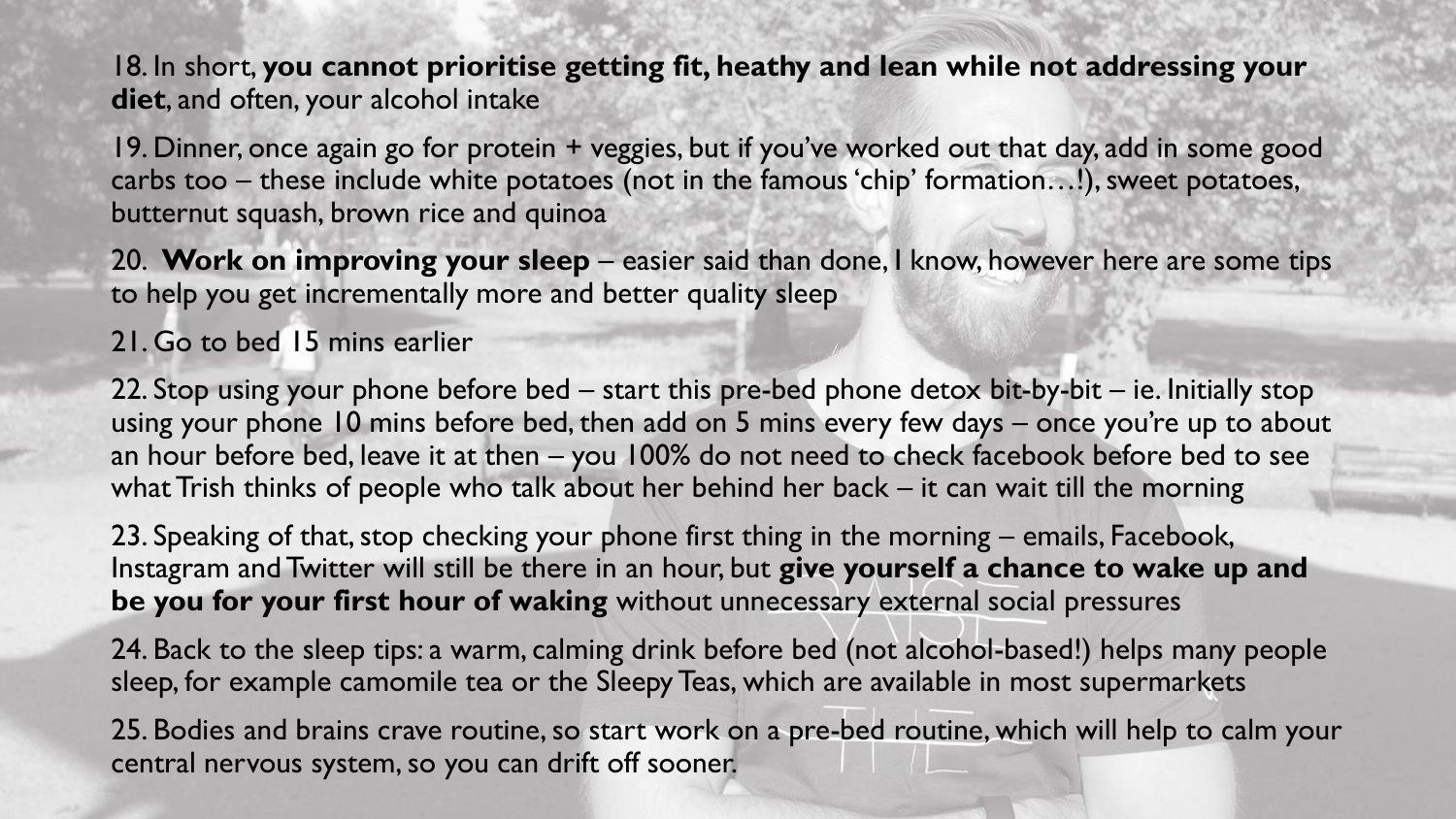26. Snacks! Top tip to help you avoid choosing chocolate bars: hardboil 12 eggs, keep them in the fridge and snack on them at Elevensies and Foursies – 7g of protein per egg, no sugar and a hit of choline, which makes you smarter!

27. Still want something sweet? No problem, **have a delicious chocolate cookies protein shake**  – Bulk Powders have all the flavours you could want, and only 3g of sugar a serving

28. Out of sight, out of mind: work in an office where there is cake Every. Single. Day? No need to rugby tackle Doris as she comes towards you with the lemon drizzle, simple ensure it is behind you – ie. Out of your field of vision, so you can't see it and be tempted by it

29. You can start to burn fat much quicker than you think: **do my 12 Minute Fix every day for a week** and you will lose weight:<http://www.fitteryou.net/12-minute-fix>

30. The beauty of the 12 Minute Fix is that you never need another workout protocol again: as you get fitter, stronger and quicker, just work for more of each minute, or increase the weight you are using or change the exercises to ones that challenge you again

31. Still fancy a sweet snack? **Choose berries over other fruits**, as they're naturally lower in sugar than other fruits (especially bananas) and packed with nutrients that support your immune system

32. When you have time and can commit to it, write a three day food diary. Be super strict and honest with yourself, and you may well be surprised at what you're really consuming. It's also a handy starting point at spotting what to tweak in your diet.

33. Portion control. Start experimenting with slightly smaller portions – not at the expense of going hungry, but to slightly manipulate how much you're consuming – small changes, big results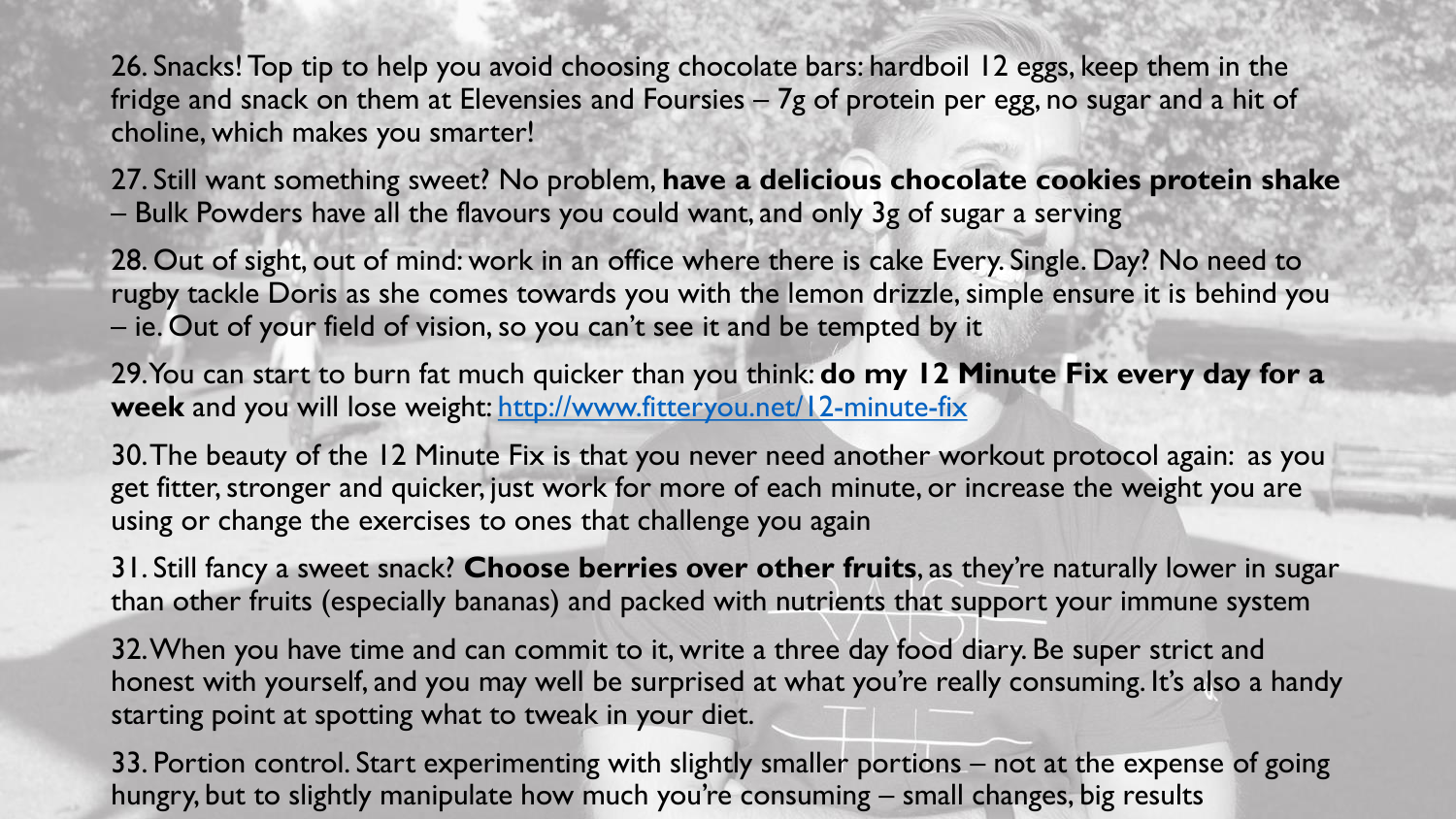34. Here's a handy way to work out how much to eat: choose a palm-sized piece of protein (e.g. meat/fish), two fistfuls of veggies and, if you're including them post-exercise, a palm of carbs too

35. **Stop weighing yourself every day**. Once a week, or even once every two weeks is fine – there are so many reasons for your weight to fluctuate day-to-day, that you don't want a 2lb gain to put you in a bad mood for the day, even if it's just because of water weight, your hormones or the moon

36. Start adding resistance training to your workouts – that means lifting weights. And no, if you're female, you're not suddenly going to get bulky – you won't be eating enough, you don't have enough testosterone and you don't have the genetic musculature to do so

37. However lifting weights will help you develop more muscle, as females that will be long, lean muscle, which cumulatively, will help you burn more calories per workout – and post workout too

38. **Set yourself the challenge of going without sugary drinks for a week**. You don't need them, they're full of empty, crappy calories and do you no favours in any way

39. Want to really start understanding what's in your food? Download the free app, MyFitnessPal, which allows you to track what you're eating – helping you to make more and more informed decisions – give me a shout if you would like a hand with this: [matt@fitteryou.net](mailto:matt@fitteryou.net)

40. **I'm going to say it again, as it's so important: drink more water.** Just do it. It will fill you up, give you better skin and helps in fat loss

41. Ignore pretty much everything the slimming clubs do and say: if they worked, they wouldn't still be in business